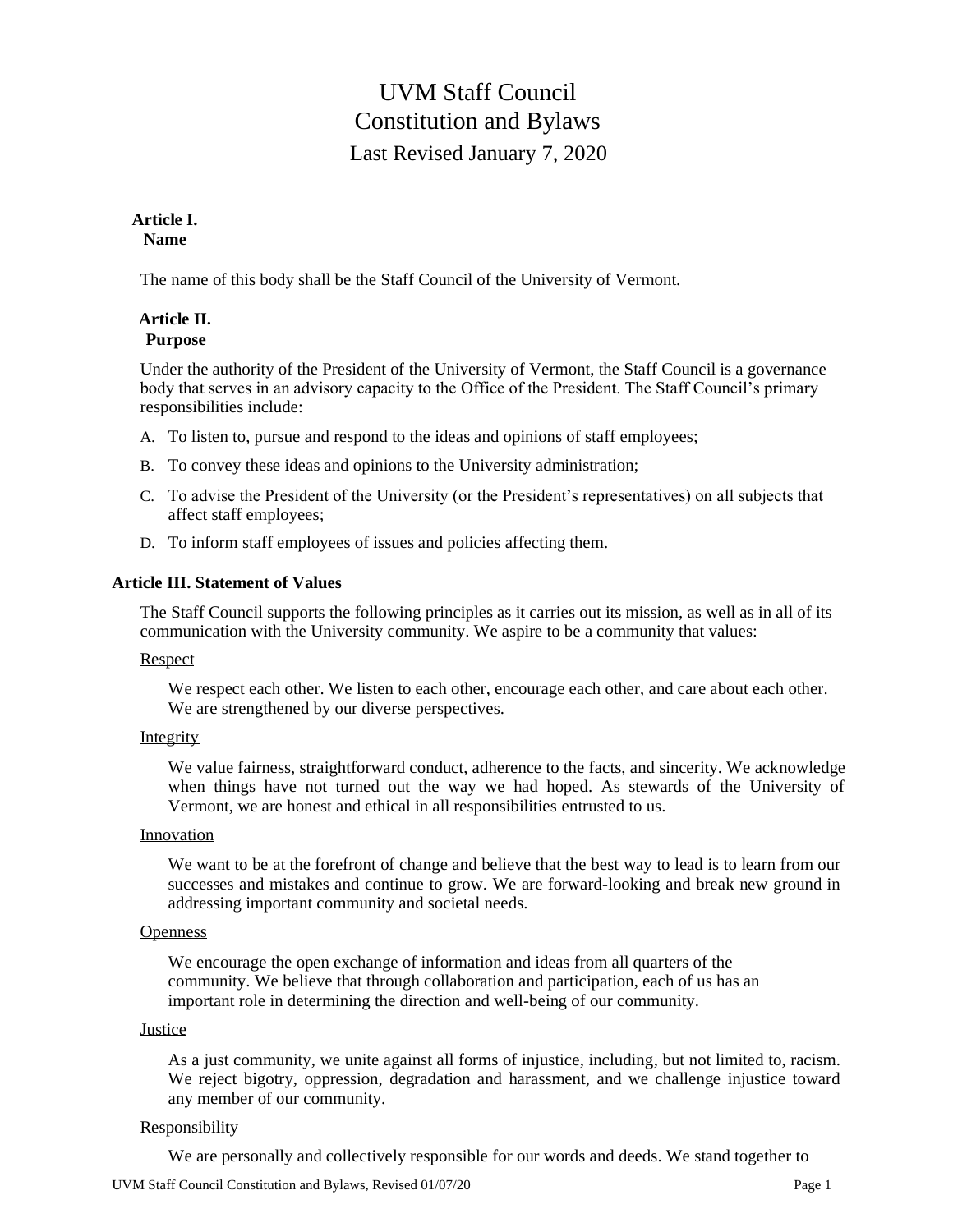uphold our common ground.

(\*) *This statement of values, known to the UVM community as* Our Common Ground, *is borrowed from the University document referred to as the* Campus Values Statement*.*

## **Article IV. Meetings**

## A. **Regular Meetings**

- 1. **Occasion:** At minimum, regular meetings shall be scheduled on a monthly basis. As much as possible, they shall be scheduled to meet at the same time and in the same place each month.
- 2. **Notification:** All regular meetings of the Staff Council, its boards and committees shall be noticed and open.
- 3. **Quorum:** At any meeting of the Staff Council, the presence of a majority of the elected membership of the Council shall be necessary to constitute a quorum for the transaction of business. The act of a majority of the Representatives present at a meeting at which there is a quorum shall be the act of the Council, unless a greater percentage is required by law or stipulated by these bylaws. Should a quorum not be present, a lesser number may adjourn the meeting to some later time.
- 4. **Voting:** At all meetings of the Staff Council, each Regular member (cf. Article V.), shall have one vote. In order to encourage full participation in discussion, members are not entitled to vote by proxy or absentee ballot.

#### B. **Special Meetings**

- 1. **Occasion:** Special meetings shall be called as necessary by the Staff Council President or by the Executive Board. Any Council member can request that the President or the Executive Board call a special meeting.
- 2. **Notification:** Staff Council members shall be informed of special meetings a minimum of seven days prior to the meeting, and the agenda for the meeting shall be published along with the notification. Only business appearing on the warned agenda shall be brought to the floor of a special meeting.
- 3. **Quorum and Voting:** The quorum and voting guidelines for a special meeting shall be the same as for a Regular meeting.

# C. **Procedure for Regular and Special Meetings**

- 1. Council meetings shall be chaired by the Staff Council President. In the absence of the President, or in the event that a conflict of interest arises, the Vice President shall assume the chair, followed by the Staff Council Parliamentarian.
- 2. The standard manual for parliamentary procedure shall be *Robert's Rules of Order, Newly Revised*, which shall be consulted as deemed appropriate.

#### **Article V. Staff Council Members**

#### A. **Responsibilities**

- 1. Council members shall be responsible to participate in all Staff Council meetings.
- 2. Council members shall serve on at least one, but no more than three, Staff Council committees.
- 3. Council members shall represent the University as a whole, and the unit which elected them in particular. When and where appropriate, they shall voice the concerns of their constituency, and they shall bring news of Council discussion and actions back to the same.

#### B. **Membership**

1. **Qualifications:** Individuals qualified to serve as Regular members of the Staff Council are those whose record in Human Resource Services shows that they: (a.) are regular full-time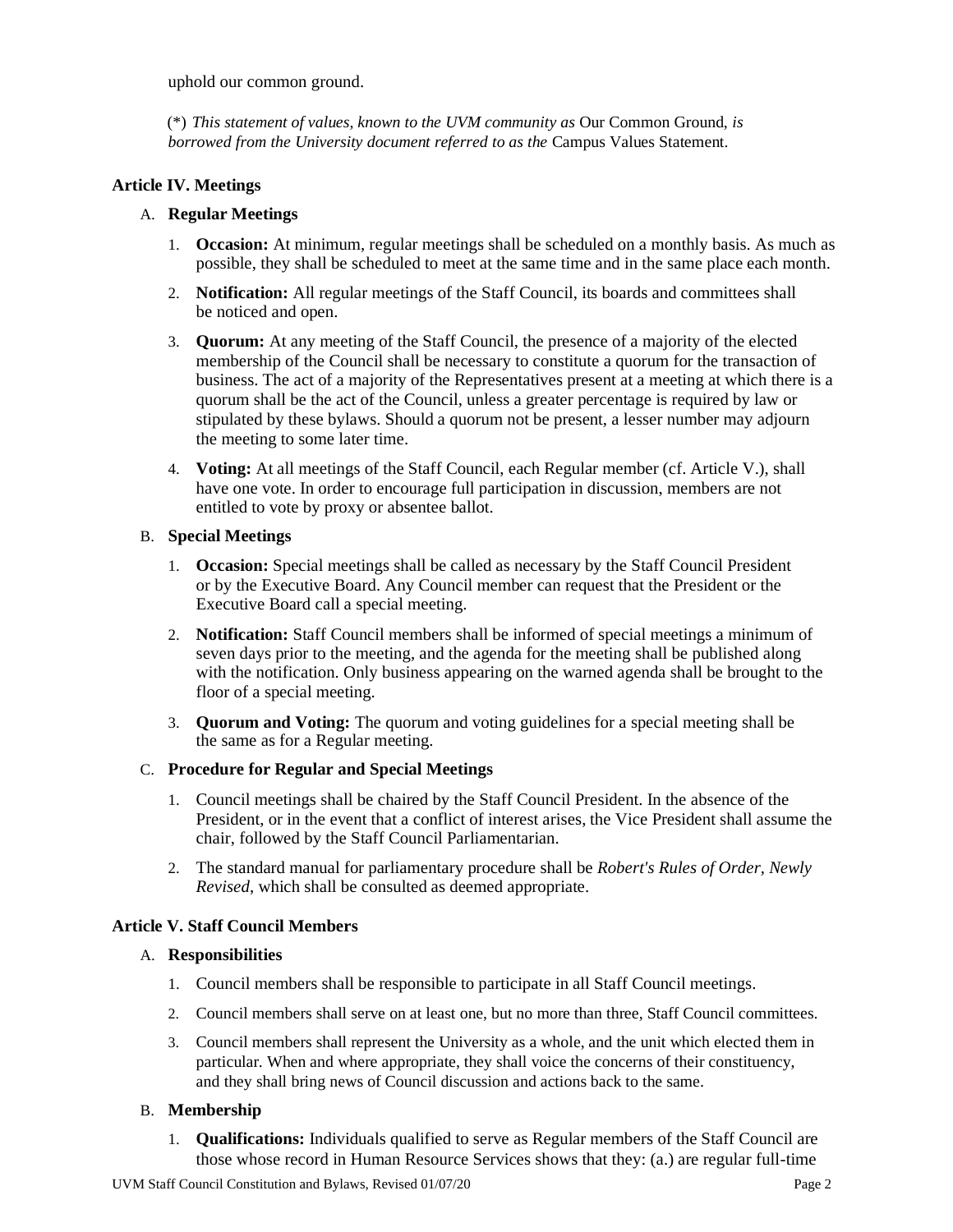or part-time employees at the University of Vermont, who are not on probation at the time of election; (b.) whose jobs are part of the University's Career/Pay System (including all grant funded employees); and (c.) who are not employed in the Staff Council Office.

- 2. **Categories**
	- a. **Regular Members:** All elected Representatives, including members-at-large, (cf. Article V.E.2.) serve as Regular members of the Staff Council.
	- b. *Ex Officio* **Members:** The Staff Council Administrator shall serve as an *ex officio* member of the Staff Council, the Executive Board and of all Staff Council standing and ad-hoc committees. Additional *ex officio* members may be invited to serve for a one-year term by approval of the Council. *Ex officio* members have no vote unless otherwise indicated in the Staff Council Constitution and Bylaws and should not be counted in determining whether a quorum is present for a meeting.

## C. **Elections.**

- 1. **The regular election** for Staff Council members shall be held annually in April. Elections shall be by unit, by secret ballot, with at least one week allowed for balloting.
- 2. **Election results** shall become final if not disputed within two weeks of the close of balloting. Concerns regarding election irregularities must be communicated to the Staff Council Office within this time frame.
- 3. **Each unit with an available seat**(s) shall elect a Representative to fill that seat(s) from among the eligible candidates in that unit. As much as possible, each unit within the University shall elect a Representative; if there are multiple representatives within a unit, the Representatives shall, as much as possible, be spread out within the subdivisions of that unit.
- 4. **Two members of the Executive Board** shall work with the Staff Council Office to review the election results. Any concern about the elections shall be forwarded to the Executive Board for appropriate action.
- 5. **In the event that several candidates are contesting a seat**, the candidate with the most votes wins. A run-off election shall be held only if two candidates tie for the greatest number of votes.
- 6. As referred to in these bylaws, a **Special Election** shall be unique only in that it shall take place at a time other than the regular election. In all other ways it shall be identical to a regular election.
- 7. The Executive Board shall maintain a **Representative Election Policy Statement** outlining the guidelines and procedures that articulate the Representative election process.

#### D. **Term**

- 1. **The Council year** shall run from July 1 through June 30.
- 2. **Council members shall be elected by their unit** to serve a three-year term, with no limitation on serving consecutive terms. The commencement of the terms for the various units will be staggered so as to ensure that approximately one-third of the Council seats come up for re-election each year.
- E. **Vacancies**
	- 1. **A vacancy shall occur** when a Council member either resigns, ceases to meet the qualifications for membership outlined in Article V.B., or is removed from office.
	- 2. **In the event that a Regular Council member changes** the place of employment from one unit to another within the University, the council seat must be vacated immediately. However, the remainder of the said Council member's original term may be fulfilled, with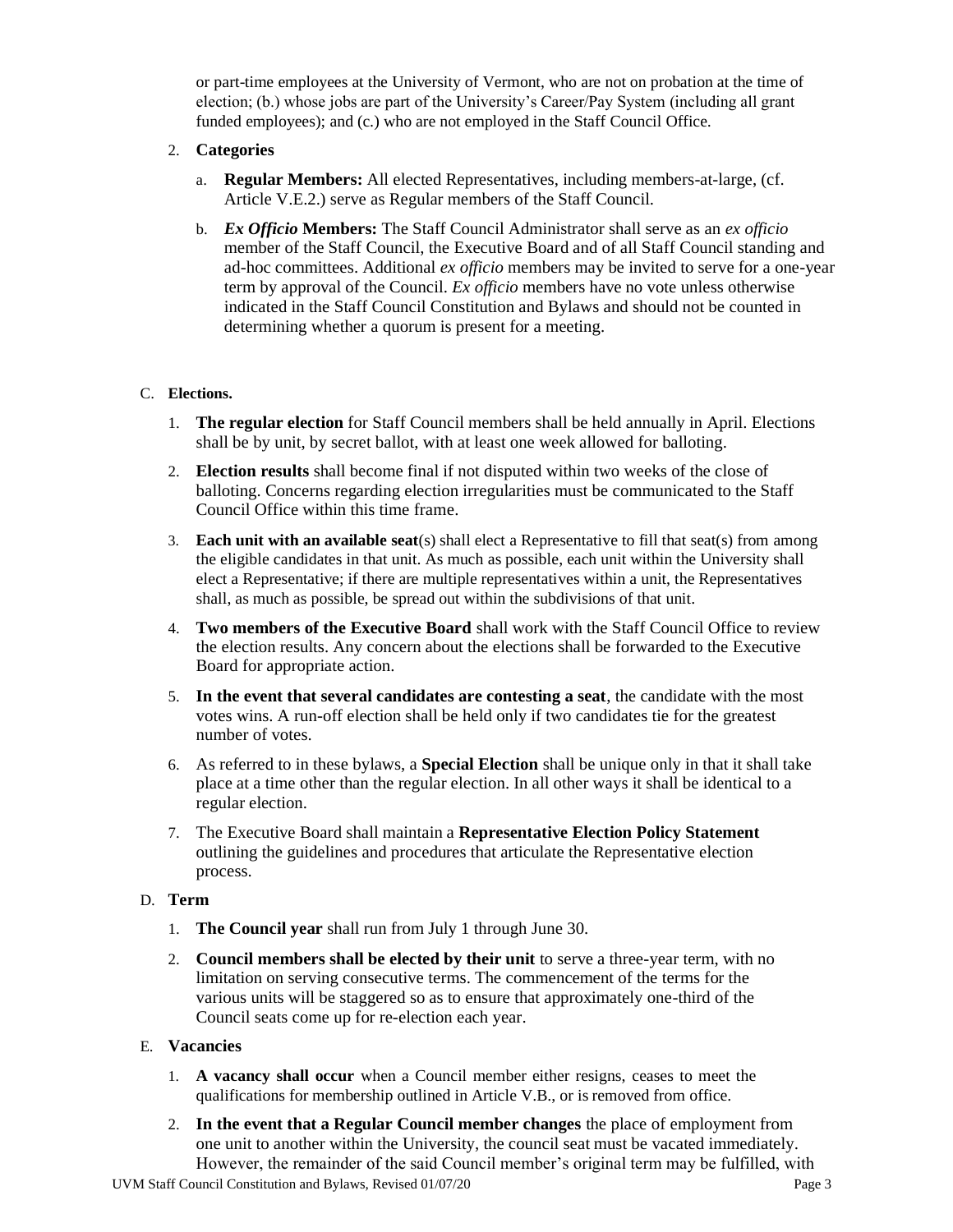full rights and privileges, under the designation "**member-at-large**." (If a seat becomes available in the individual's new unit, said individual may choose to secure that seat by election before dropping the member-at-large designation.)

3. **It shall be left to the discretion of the leadership of the Unit/Division/College** holding a vacant seat, whether to host a special election to fill that vacancy, or whether to wait until the regular elections in the spring. In either case, the individual elected to fill the vacancy shall be elected to finish the remainder of the unexpired term. If Unit/Division/College leadership chooses to wait until the regular elections in the spring, an individual may be appointed by the leadership to serve as a Representative on an interim basis.

## F. **Removal**

- 1. **The Executive Board shall maintain a Removal Policy Statement**, outlining both the grounds and the procedure for removing an individual from Staff Council membership. The Policy Statement shall pertain to every Regular member of the Staff Council, and Staff Council shall be responsible to approve changes to the policy by a two-thirds majority vote.
- 2. **The aim of the Council** shall always be restoration rather than removal; however, in the event that removal is recommended by the Executive Board, it shall be brought before the Staff Council for a vote. Voting shall be by secret ballot and removal shall require a twothirds majority.

## **Article VI. Staff Council President**

A. **Qualifications:** The stipulated qualifications for President of Staff Council are the same as the requirements for Regular membership (cf. Article V.B.1.). In addition, the President shall have a minimum of six months of elected Staff Council experience within the previous six years.

#### B. **Election and Term of Office**

- 1. The regular election for Staff Council President shall be held in May. Elections shall be by secret ballot, with at least one week allowed for balloting.
- 2. The president shall be elected to serve one two-year term, commencing July 1. They may choose to run for one additional two-year term as President at the conclusion of this term. After these two terms, they must wait at least one year before future service as Staff Council President.
- 3. The President shall be elected by and from the ranks of all staff members at the University of Vermont who are part of the Career/Pay System.
	- a. **Nominations for the office of President** shall be placed on the official ballot by the Nominating Committee.
	- b. **To be elected**, a candidate shall require a majority of affirmative votes. If there is more than one candidate, the candidate with the most votes shall be elected.
	- c. **Two members of the Executive Board** shall work with the Staff Council Office to review the election results. Any concern about the elections shall be forwarded to the Executive Board for appropriate action.
- 4. If the President is a Regular member of Staff Council at the time of election, the seat shall be vacated. At this time, the unit from which the President was elected shall cease to be represented by this individual.
- 5. Upon completion of their final year, the outgoing President shall serve in the role of Immediate Past President. This role is designed to provide transitional leadership to the Council and includes serving one year as a Staff Council member-at-large with full voting responsibilities as a member of the Executive Board, plus service on the Nominating Committee for a period of two years.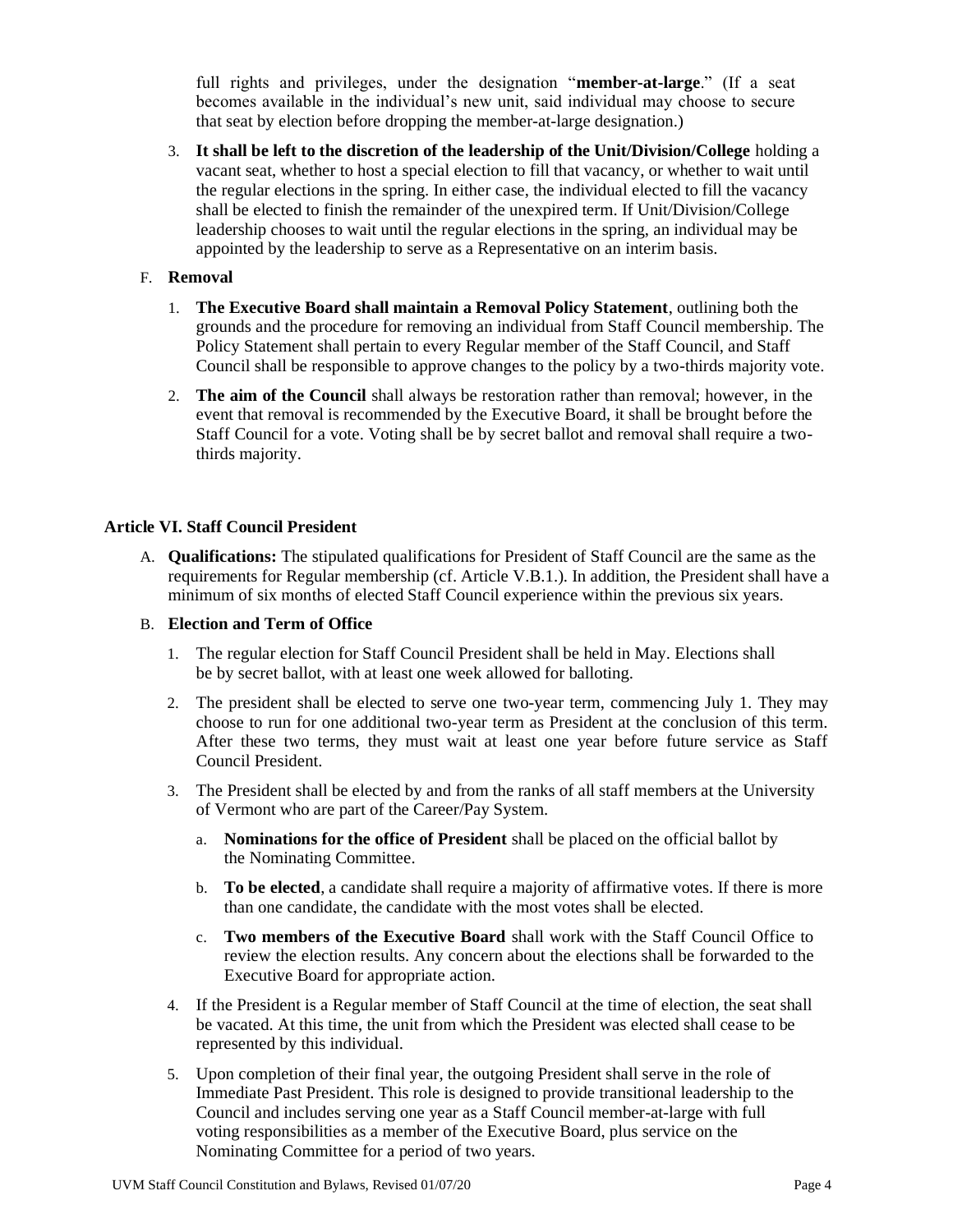#### C. **Responsibilities of the President**

- 1. The President shall **preside** at all Staff Council and Executive Board meetings and may vote in order to break a tie.
- 2. The President shall **prepare** the agenda for Staff Council meetings.
- 3. The President shall **manage** Council activities, including the assignment and monitoring of Staff Council contact sheets.
- 4. In keeping with the **Representative Policy Statement** (cf. Article XIII.C.), the President shall appoint Staff Council members to the following positions:
	- a. Staff Council **Parliamentarian**, to serve for the entirety of the Council year.
	- b. Chairpersons of Staff Council **ad hoc committees**, when those committees are created by the President.
	- c. Representatives to **University committees**.
	- d. Representatives to **Board of Trustees committees**.
- 5. The President shall serve in the following capacities:
	- a. *Ex officio* **member** of all Staff Council standing and ad hoc committees, with the ability to vote in order to break a tie.
	- b. Staff Council Representative to the University Leadership Meetings, (e.g., the President's Advisory Council). See Addendum I for a current list of these meetings.
	- c. Staff Council Representative to the **Executive Committee** of the Board of Trustees.
	- d. **Primary spokesperson** representing Staff Council before the administration and other University bodies, communicating information from those bodies to Staff Council and the larger UVM community.
	- e. **Official representative** of the Staff Council at University functions including Convocation and Commencement.
- 6. The President shall maintain a collaborative working relationship with the Staff Council Office personnel:
	- a. The President does not manage the Staff Council Office budget nor make budgetary decisions.
	- b. The President does not supervise the Staff Council Office personnel.

# D. **Vacancies**

- 1. **A vacancy shall occur** when the President either resigns, ceases to meet the qualifications for Council membership outlined in Article V, or is removed from office.
- 2. **In the event of a vacancy**, the Vice President shall serve as Acting Council President (cf. Article VII.C.1.).
- 3. **The Executive Board shall be charged** with the responsibility of determining whether there is sufficient time remaining in the presidential term to hold a special election, or whether the Acting Council President shall fulfill the remainder of the term.

#### E. **Removal from Leadership**

- 1. The Executive Board **shall maintain a Presidential Policy Statement** outlining both the grounds and the procedure for removing a President or Vice President from leadership. Staff Council shall be responsible to approve changes to the policy by a two-thirds majority vote.
- 2. **Removal from a leadership role** shall include removal from all the rights and responsibilities of Council membership.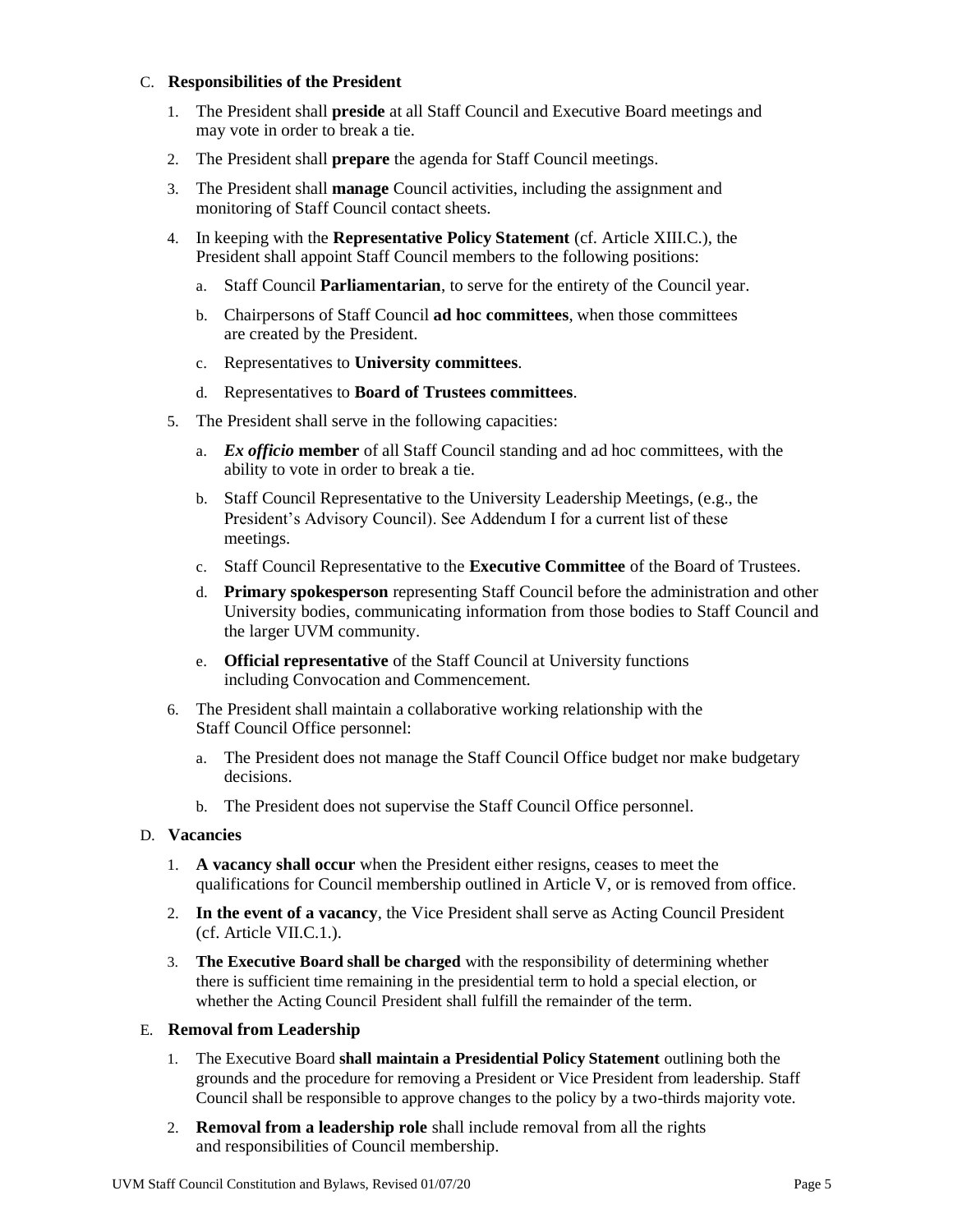3. **When removal becomes necessary**, the Executive Board shall bring the question of removal before Staff Council for a vote. Voting shall be by secret ballot, and removal shall require a two-thirds majority.

#### **Article VII. Staff Council Vice President**

A. **Qualifications:** The stipulated qualifications for Vice President of Staff Council are the same as the requirements for Regular membership (cf. Article V.B.1.). In addition, the Vice President shall have a minimum of six months of Staff Council experience within the previous six years.

## B. **Election and Term of Office**

- 1. The regular election for Staff Council Vice President shall be held in May. Elections shall be by secret ballot, with at least one week allowed for balloting.
- 2. The Vice President shall be elected to serve one two-year term, commencing July 1. They may choose to run for one additional two-year term as Vice President at the conclusion of this term. After these two terms, they must wait at least one year before future service as Staff Council Vice President.
- 3. **The Vice President shall be elected** by and from the ranks of all staff members at the University of Vermont who are part of the Career/Pay System. The process for nomination and election of the Vice President shall be the same as for the President.

## C. **Responsibilities of the Vice President**

- 1. The Vice President **shall perform the duties** of the President in the absence of the President.
- 2. The Vice President **shall accompany the President** to relevant University meetings whenever possible.
- 3. The Vice President **may be assigned special projects** and other duties by the President or the Executive Board.
- 4. The Vice President shall maintain a collaborative working relationship with the Staff Council Office personnel:
	- a. The Vice President does not manage the Staff Council Office budget nor make budgetary decisions.
	- b. The Vice President does not supervise the Staff Council Office personnel.

#### D. **Vacancies**

- 1. **A vacancy shall occur** when the Vice President either resigns, ceases to meet the qualifications for Council membership outlined in Article V, or is removed from office.
- 2. **In the event of a vacancy**, the Executive Board member with the greatest amount of time in service to the University shall assume the role of Acting Vice President.
- 3. **The Executive Board shall be charged** with the responsibility of determining whether there is sufficient time remaining in the Vice Presidential term to hold a Special Election, or whether the Acting Vice President shall fulfill the remainder of the term.

#### E. **Removal from Leadership**

- 1. **The Executive Board shall maintain** a **Presidential Policy Statement** outlining both the grounds and the procedure for removing a President or Vice President from leadership. Staff Council shall be responsible to approve changes to the policy by a two-thirds majority vote.
- 2. **Removal from a leadership role** shall include removal from all the rights and responsibilities of Council membership.
- 3. **When removal becomes necessary**, the Executive Board shall bring the question of removal before Staff Council for a vote. Voting shall be by secret ballot, and removal shall require a two-thirds majority.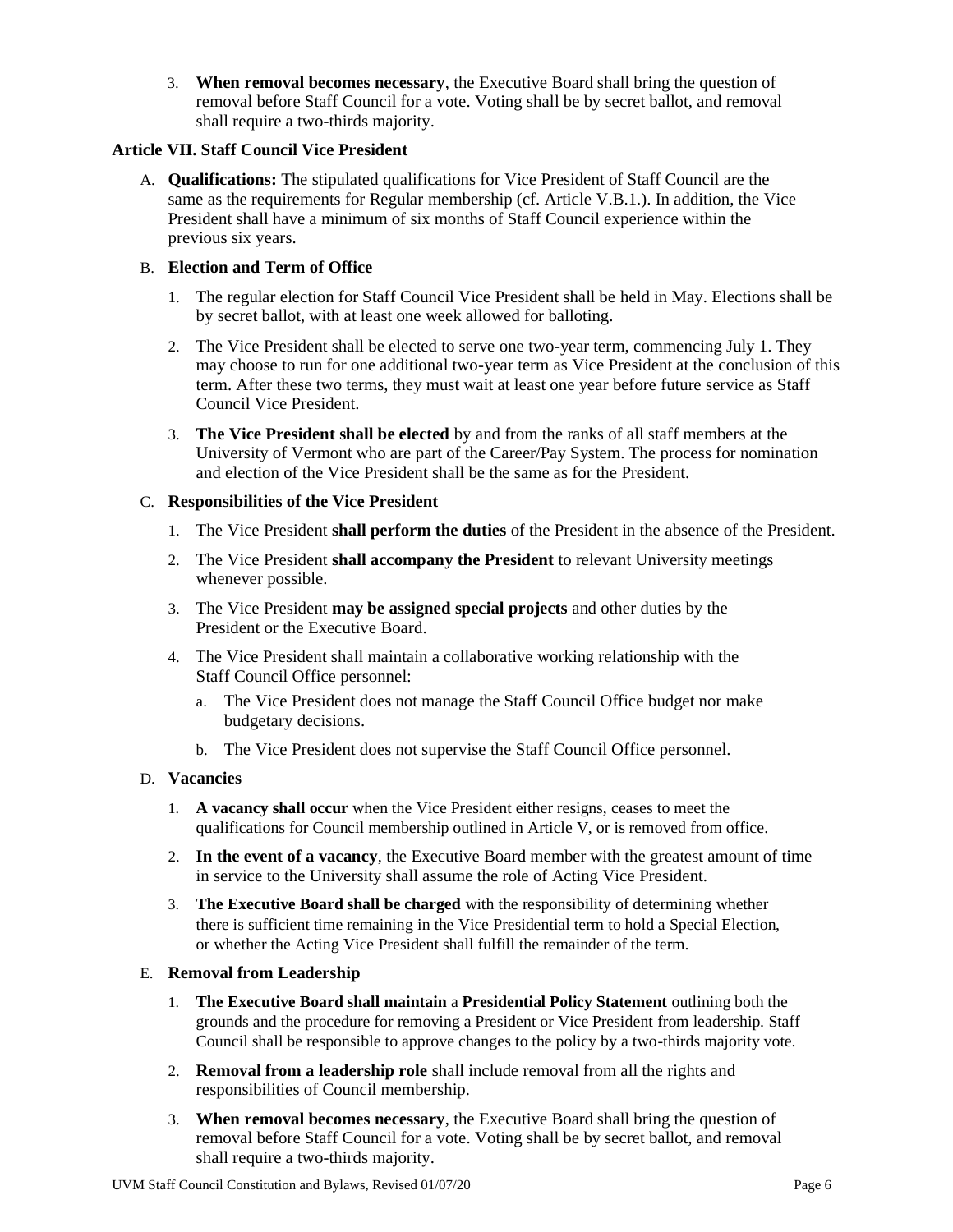## **Article VIII. Standing Committees**

## **A. Creation and Dissolution**

**1.** Standing Committees may be created or dissolved at any time by a two-thirds vote of the Council.

## **B. Organization**

- **1.** Standing Committees shall be organized with a **committee Chairperson and Vice Chairperson** who shall be chosen annually by each committee at its August meeting, subject to approval by a majority of the Council at the September Council meeting. The committee Chairperson shall be a Regular member of the Council at the time of their election. The Vice Chairperson shall be a Regular member of the Council at the time of their election. Incoming Standing Committee leadership may also opt to choose a designation of "Co-Chairs," allowing them to alternate or share the responsibilities of committee leadership equally.
- **2.** The Standing Committee Chairperson and Vice Chairperson shall serve one-year terms commencing upon Council approval and ending when the next chair is approved.
- **3.** A Chairperson or Vice Chairperson may be **removed** from chairing a committee by the Executive Board, with approval by a majority of the Council.
- **4.** Standing Committee members shall be **appointed or removed** by the committee Chairperson. Removal of a committee member shall require approval by a majority of the Executive Board.
- **5.** Each committee should have no fewer than six (6) Regular members of the Council.
- **6.** Standing Committees **may also include** faculty, retirees, students, and non-represented staff members who are not members of the Council.
- **7.** Each committee shall meet for at least an hour on a monthly basis during the Regular Council year.
- **8.** Standing Committees are charged with communicating and educating non-represented staff on the work of the committee as well as on larger University concerns, issues and initiatives that fall under the committee purview.
- **9.** Standing committees shall collaborate with University leaders, units, departments, governance bodies, students, staff, faculty or any other group created to address these matters to ensure transparency and equity while promoting effective problem resolution and efficient use of University resources.

#### **C. Responsibilities**

- **1.** They shall make recommendations in their areas of responsibility to the Staff Council. They may initiate action on matters clearly within their scope of work and request that they be placed on the agenda of the Staff Council meeting by the Executive Board.
- **2.** They shall receive and consider policy proposals or changes in policy in their areas of responsibility from the Staff Council, the administration, student bodies, etc. and present their recommendations to the Staff Council for action.
- **3.** They may consult with the administration, student groups, etc. in their areas of responsibility when requested to do so. Policy proposals or changes to policy generated as a result of these consultations, and of the committee work, shall be presented to the Staff Council for notification and discussion before being presented to the Staff Council Executive Board for final action.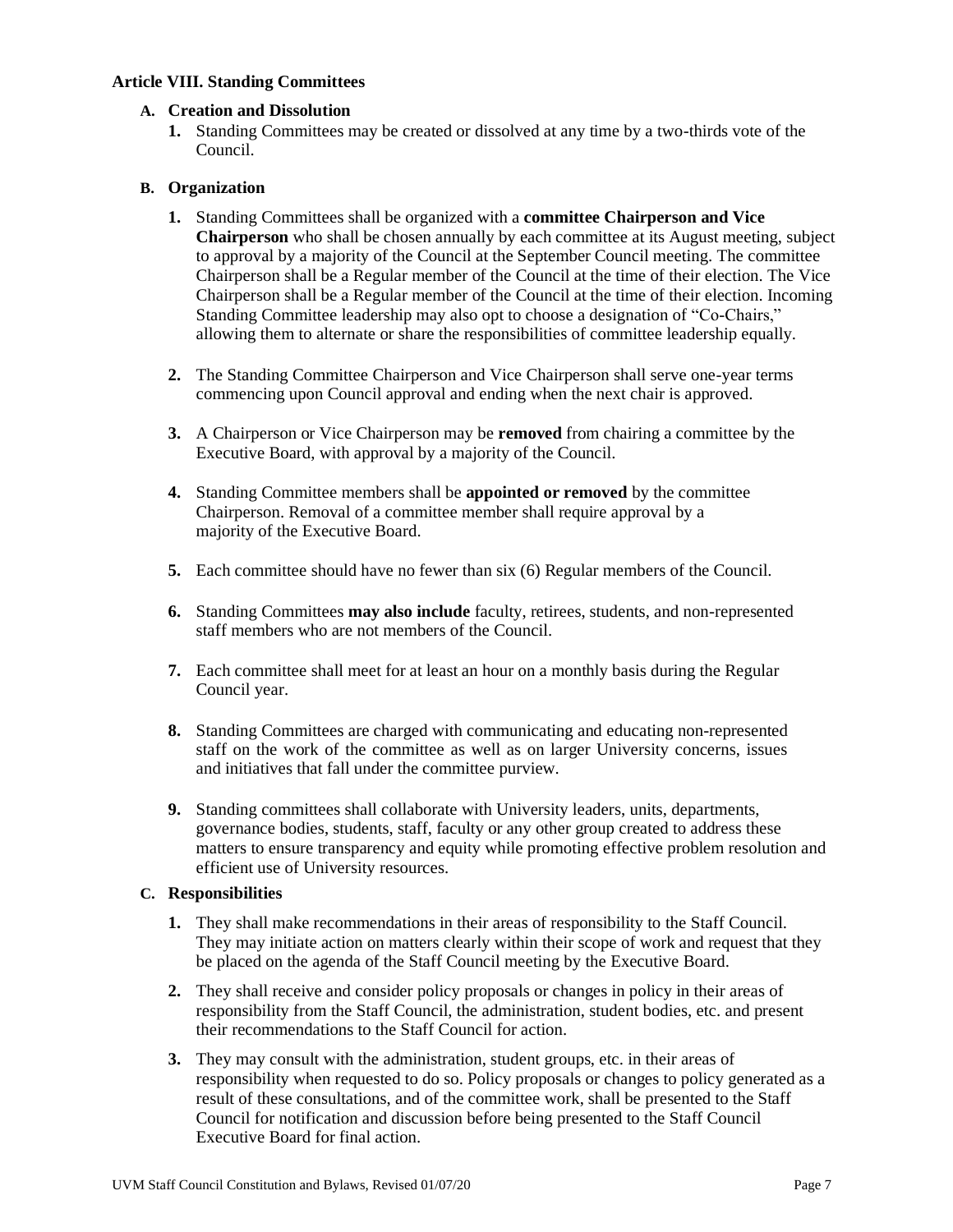## **A. Compensation, Benefits, & Budget**

The committee shall be responsible for monitoring and reviewing all matters that deal with non- represented staff compensation as they relate to conditions of employment. It shall work to educate and communicate to non-represented staff on the University's budget practices and salary raise pools as well as changes, additions or deletions to benefits.

The committee shall collaborate with University leaders, units, departments, governance bodies, students, staff, faculty or any other group created to address these matters to ensure transparency and equity while promoting effective problem resolution and efficient use of University resources.

## **Specific responsibilities of this committee include, but are not limited to:**

- Annual Compensation Recommendation
- Communications on specific compensation issues, including benefits
- Communicate monthly to the Staff Council and the non-represented staff community (e.g., monthly committee summary)
- Work collaboratively with the Staff Council Office
- Collaborate with other Standing Committees when appropriate and necessary

## **B. Personal and Professional Development**

The committee shall be responsible for monitoring and reviewing all matters that deal with personal and professional development of non-represented staff as they relate to conditions of employment. It shall work to promote the continued education of non-represented staff through training and enrichment opportunities sponsored by the University as well as outside vendors. The committee shall also address employee environment and facilities issues including ability and access concerns.

The committee shall collaborate with University leaders, units, departments, governance bodies, students, staff, faculty or any other group created to address these matters to ensure transparency and equity while promoting effective problem resolution and efficient use of University resources.

#### **Specific responsibilities of this committee include, but are not limited to:**

- Communicate monthly to the Staff Council and the non-represented staff community (e.g., monthly committee summary)
- Field occupational environment matters (e.g., parking, office environment, ergonomic assessment)
- Promote personal development (e.g., work-life balance, retirement planning)
- Promote professional development (e.g., training, workshops, conferences)
- Work collaboratively with the Staff Council Office
- Collaborate with other Standing Committees when appropriate and

#### necessary C. **Community Engagement**

The committee shall be responsible for being an ally and advocate for members of the UVM community who are striving to integrate social justice into diversity and inclusion, sustainability, housing affordability, food security, poverty relief, and child welfare. The committee shall collaborate with subject matter experts from existing UVM departments and programs who are otherwise unaffiliated with Staff Council to create and lead relevant educational and promotional campaigns. In addition, the committee shall organize, coordinate, and promote community service opportunities within the UVM and greater Burlington community.

#### **Specific responsibilities of this committee include, but are not limited to:**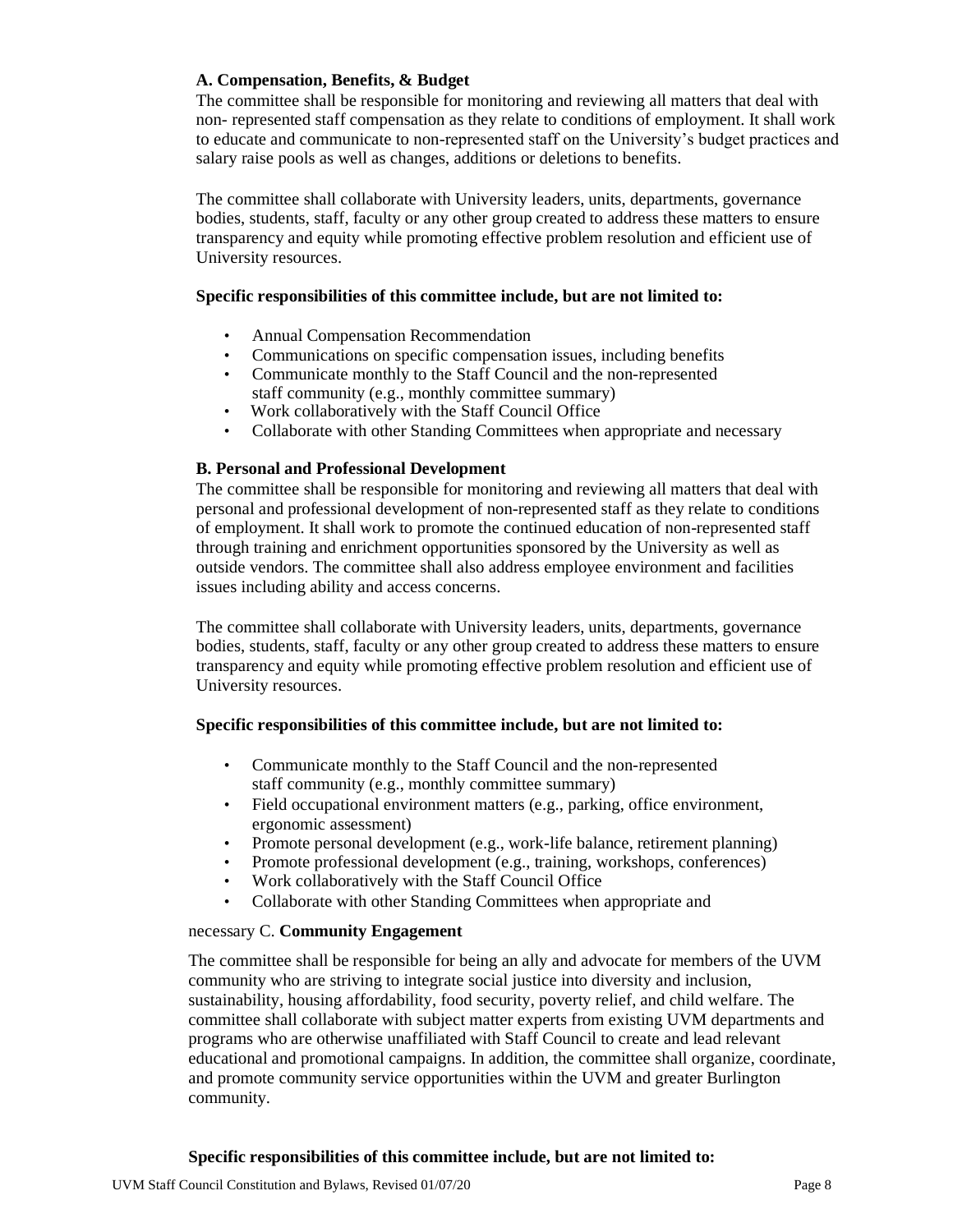- Assisting UVM departments and programs with identifying and creating relevant educational campaigns
- Assisting with the implementation of educational campaigns through the use of both online (social networks, blogs, etc.) and offline approaches (distributing flyers, participating in community events or conferences, etc.)
- Advising UVM administration on policies and procedures related to above topics
- Maintaining and posting a list of volunteering opportunities for UVM staff
- Tracking the number of hours the committee members are dedicating to the work and the number of employees who engaged with the programs
- Maintain and make determinations on the Staff Council Community Service Award program

#### **D. Social**

The committee shall be responsible for planning and executing social and recreational activities for non-represented staff and the University community as well as providing community service opportunities within the University and in our larger community.

The committee shall collaborate with University leaders, units, departments, governance bodies, students, staff, faculty or any other group created to address these matters to ensure transparency and equity while promoting effective problem resolution and efficient use of University resources.

#### **Specific responsibilities of this committee include, but are not limited to:**

- Promote events, activities, and community service opportunities
- Communicate monthly to the Staff Council and the non-represented staff community (e.g. monthly committee summary)
- Work collaboratively with the Staff Council Office
- Collaborate with other Standing Committees when appropriate and necessary

#### **Article IX. Ad Hoc Committees**

Ad Hoc Committees may be created at any time by action of either the Staff Council or the Staff Council President. They shall be created for a specific **purpose**, given a finite **period** of time in which to accomplish their mission, and have their **reporting structure** clearly articulated from the outset. The committee may be chaired by the President or Vice President, or by any Regular member of the Staff Council. If the President creates the committee, the President shall appoint the Chairperson of the Committee; if the Council creates the Committee, then it shall appoint the Chairperson.

#### **Article X. Nominating Committee**

#### A. **Purpose**

The Nominating Committee shall **receive nominations** for the offices of Staff Council President and Vice President, shall establish and communicate procedures and deadlines for receipt of nominations, shall investigate each of the nominees to determine whether the individual is willing and qualified to serve, and shall present the qualified nominees to the University for the purpose of election.

#### B. **Composition**

The Nominating Committee shall be made up of **seven individuals** as follows: the parliamentarian (who shall chair the committee), two individuals selected by the Executive Board, two individuals selected by the Staff Council from among its membership, and two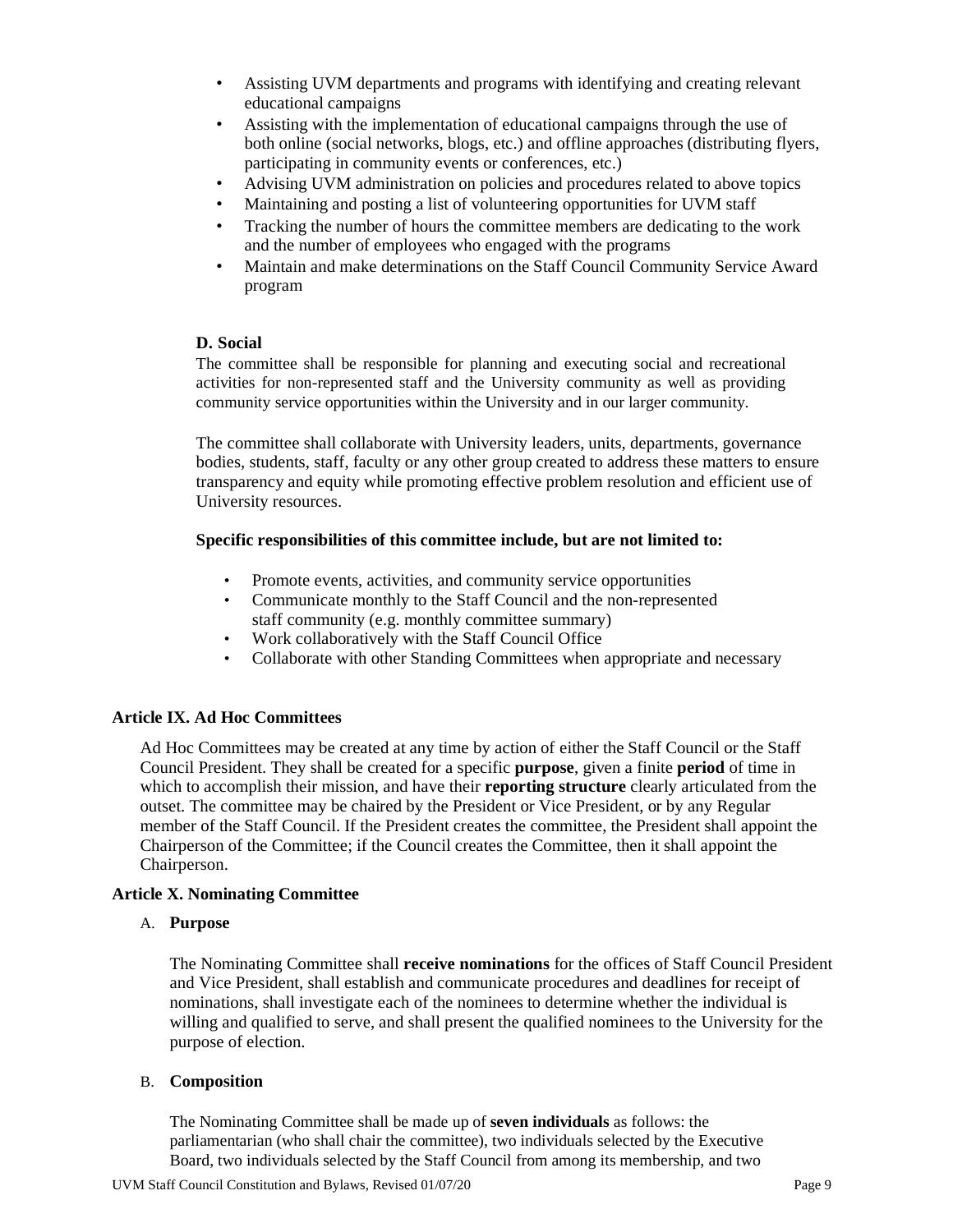individuals selected by the Staff Council Office from among those in the University community who meet the qualifications for Staff Council membership.

## C. **Term**

The Nominating Committee **shall be named** as soon as practical following the regular election of a new Staff Council President and shall serve for two years. If it becomes necessary to replace a committee member, any individual appointed midterm shall serve for the duration of the original two-year term. Those appointed to serve on the Nominating Committee while serving as Staff Council Representatives may continue to serve on the Nominating Committee if individual's term on the Council expires, provided they have not been removed from membership under provision of Article V.F.

## D. **Reporting**

The Nominating Committee **shall report** both to the Executive Board and to the full Staff Council.

## **Article XI. Professional Development Fund Committee**

#### A. **Purpose**

The Committee shall be responsible for oversight of the Staff Council Professional Development Fund. The Committee shall meet four times a year to select awardees and, at additional times when necessary, to make administrative decisions regarding the Fund. Specific responsibilities of this committee include, but are not limited to:

- Creating and maintaining application procedures for granting awards to staff members.
- Meeting to select awardees on a quarterly basis whenever there is a positive balance in the Fund.
- Working with the Staff Council Office to source additional funding for the Professional Development Fund program.

#### B. **Composition**

The Professional Development Fund Committee will be chaired by the Staff Council Vice President and will consist of six additional members who will be selected from among the ranks of currently serving members of other Standing Committees.

#### C. **Term**

The Professional Development Fund Committee members shall serve for two years. If it becomes necessary to replace a committee member, any individual appointed midterm shall serve for the duration of the original two-year term. Those appointed to serve on the Professional Development Fund Committee while serving as Staff Council Representatives may continue to serve on the Professional Development Fund Committee if individual's term on the Council expires, provided they have not been removed from membership under provision of Article V.F.

#### D. **Reporting**

The Professional Development Fund Committee **shall report** both to the Executive Board and to the full Staff Council.

#### **Article XII. Executive Board**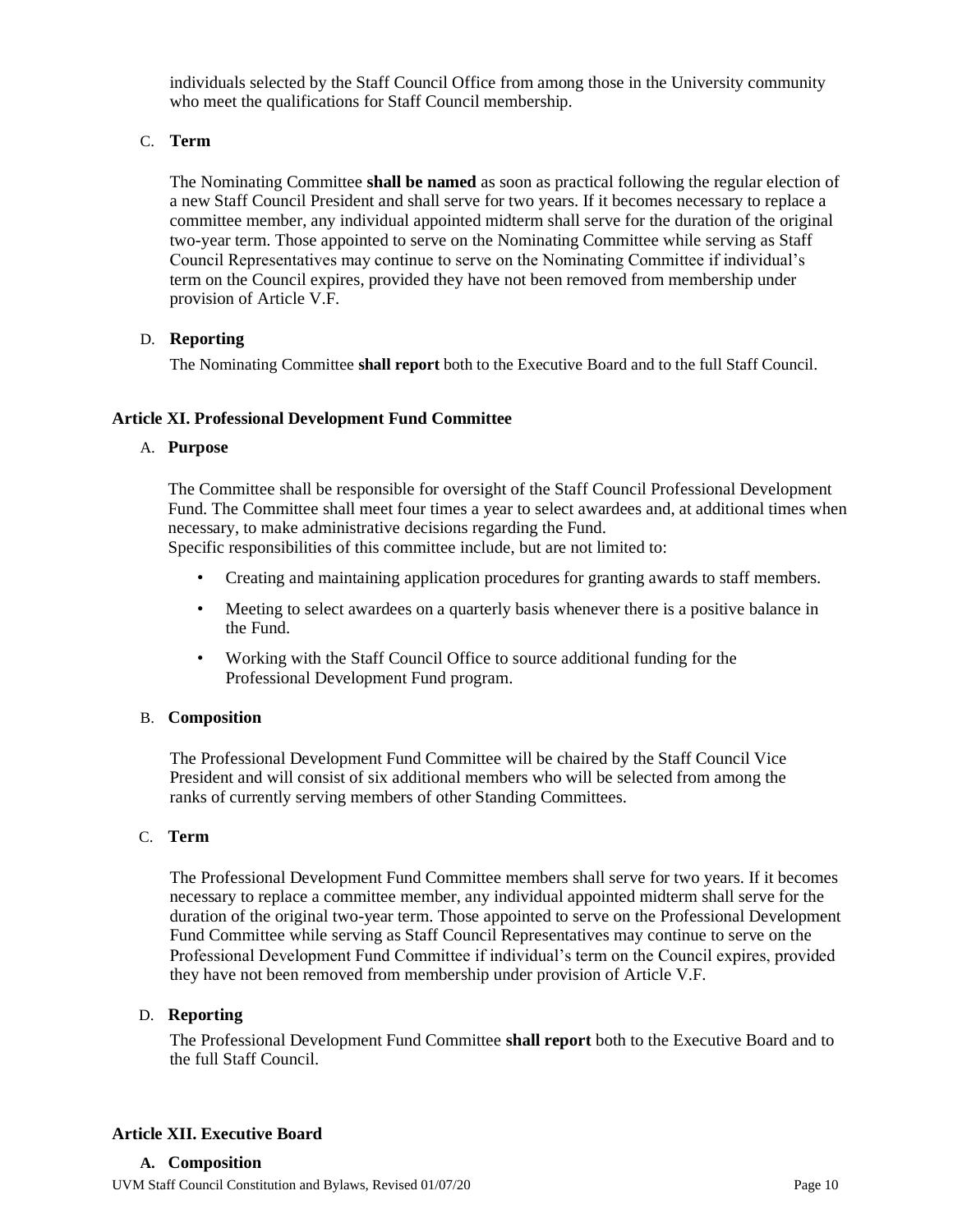The Executive Board shall consist of the Staff Council President, Vice President, Immediate Past President, the Standing Committee Chairpersons and Vice Chairpersons, two additional members elected annually by the Staff Council from among its regular membership at the first committee meeting of the new Council year. In the event that a committee Chairperson or Vice Chairperson cannot attend, the Chairperson or Vice Chairperson is recommended to choose another member of the committee to serve as a substitute.

#### **B. Purpose**

The Executive Board shall exist for the purpose of hearing reports, discussing University policy questions, advising the Staff Council President, reviewing the agenda for Staff Council Meetings, maintaining parliamentarian procedure during Staff Council meetings, maintaining bylaws, developing and updating Staff Council policies and procedures, monitoring Staff Council Presidential, Vice Presidential and Representative elections, monitoring and reviewing the staff emergency loan fund procedure, and making emergency loan application exceptions. Receive requests from the administration, student bodies, etc. and direct those requests to the appropriate committees for action.

#### **Specific responsibilities of the Executive Board include, but are not limited to:**

- Communicate on larger University issues and initiatives within and beyond the purviews of the Standing Committees when appropriate and necessary
- Ensure communication by Staff Representatives on University wide committees, boards, and workgroups
- Recommend Ad-hoc Committees as needed
- Verify Staff Council President has appointed a parliamentarian at the beginning of each Staff Council year
- Work collaboratively with the Staff Council Office
- Collaborate with Standing Committees when appropriate and necessary
- On all issues falling under its scope of responsibility, the Executive Board shall decide whether the issue is substantive and requires the approval of the full Staff Council or should only require approval of the Executive Board itself, with the Staff Council informed of its action.

#### **Article XIII. Staff Council Administrator**

- A. The Staff Council Administrator is a **staff member of the University** who reports to the Vice President for Executive Operations, and who shall serve as an *ex officio* member of the Staff Council, Executive Board and of all Staff Council standing and ad hoc committees (cf. Article V.B.2.b.).
- B. The **responsibilities of the Staff Council Administrator** are specified in UVM's Position Description. The Administrator's working relationship to the Council shall be outlined as part of the **Working Relationships Policy Statement**, which shall out of necessity, be kept in alignment with the Position Description.

#### **Article XIV. Records**

**Copies of the agenda and minutes** of all committee and Executive Board meetings shall be forwarded to the Staff Council Office where they shall be kept, along with the agenda and minutes of Staff Council meetings. These documents shall be preserved electronically for future reference, along with whatever other documents may be retained.

#### **Article XV. Policy and Procedures**

A. **Policy and Procedures Manual:** In cooperation with the Staff Council Office, the Staff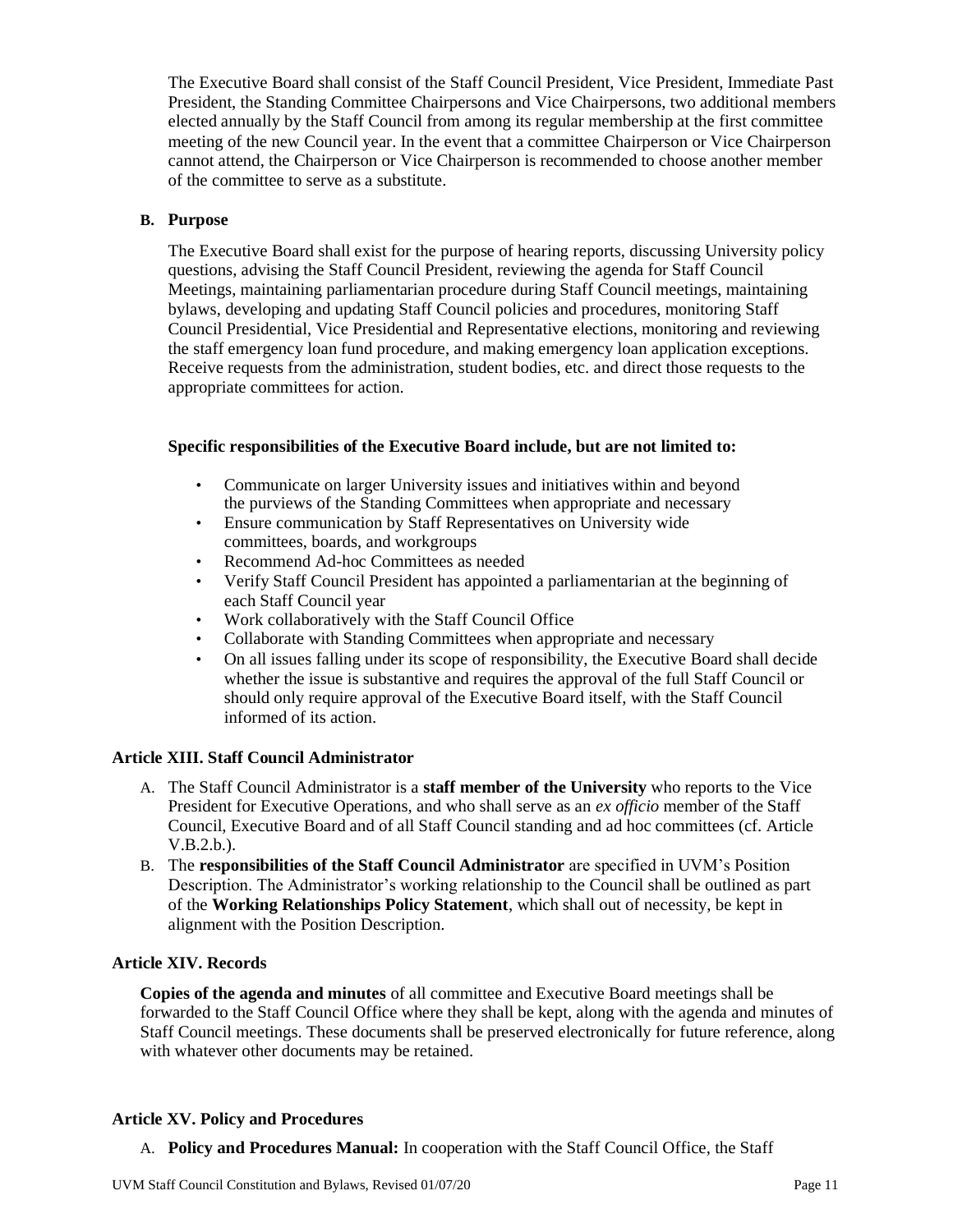Council shall adopt and maintain a **Policies and Procedures Manual**. This manual shall be reviewed periodically under the direction of the Executive Board and revised as deemed appropriate. Except as noted within these bylaws, updated policies and procedures shall not require approval by Council.

- **B. [Conflict of Interest Policy Statement \(PDF\):](https://www.uvm.edu/sites/default/files/Staff-Council/Bylaws/scbylaws_conflictofinterestpolicy.pdf)** The Staff Council shall adopt a written **Conflict of Interest Policy Statement**. Updates to this policy shall be recommended by the Executive Board and approved by Council.
- **C. [Appointed Representative Policy Statement \(PDF\):](https://www.uvm.edu/sites/default/files/Staff-Council/Bylaws/scbylaws_appointedrepresentativepolicy.pdf)** The Staff Council shall adopt a written **Appointed Representative Policy Statement**, addressing those who represent the University in other venues. It shall detail who appoints the various representatives, their responsibilities, their terms of service, their lines of reporting, and any other information deemed appropriate. Updates to this policy shall be recommended by the Executive Board and approved by Council.
- **D. [Working Relationships Policy Statement \(PDF\):](https://www.uvm.edu/sites/default/files/Staff-Council/Bylaws/scbylaws_workingrelationshippolicy.pdf)** The Staff Council shall adopt a written **Working Relationships Policy Statement** which shall provide guidelines for working collaboratively on the Staff Council. This policy statement shall be reviewed periodically under the direction of the Executive Board and approved by Council.
- **E. [Election Policy Statement \(PDF\):](https://www.uvm.edu/sites/default/files/Staff-Council/Bylaws/scbylaws_electionpolicystatement.pdf)** The Staff Council shall adopt a written **Election Policy Statement**, outlining the official breakdown of the Units/Divisions/Colleges and their attending seats. Updates to this policy shall be recommended by the Executive Board (working in cooperation with the Staff Council Office) and approved by Council.
- F. **Other Policy Statements:** The Staff Council shall adopt and maintain other policy statements as provided for in these bylaws. These policy statements shall include the following: **[Presidential](https://www.uvm.edu/sites/default/files/Staff-Council/Bylaws/scbylaws_presidentialpolicystatement.pdf) [Policy Statement \(PDF\)](https://www.uvm.edu/sites/default/files/Staff-Council/Bylaws/scbylaws_presidentialpolicystatement.pdf)** (Article VII.E.) and **[Removal Policy Statement \(PDF\)](https://www.uvm.edu/sites/default/files/Staff-Council/Bylaws/scbylaws_absenteeismpolicystatement.pdf)** (Article V.F.).

#### **Article XVI. Bylaw Amendments**

These bylaws may be amended at any meeting of the Staff Council, by an affirmative vote of twothirds of all Regular Council members. The notice of the meeting at which proposed amendments to the bylaws are to be considered must state that the purpose, or one of the purposes, of the meeting is to consider a proposed amendment to the bylaws. The notice must be communicated to Staff Council members a minimum of 14 days before the meeting and must be accompanied by a copy of the proposed amendment.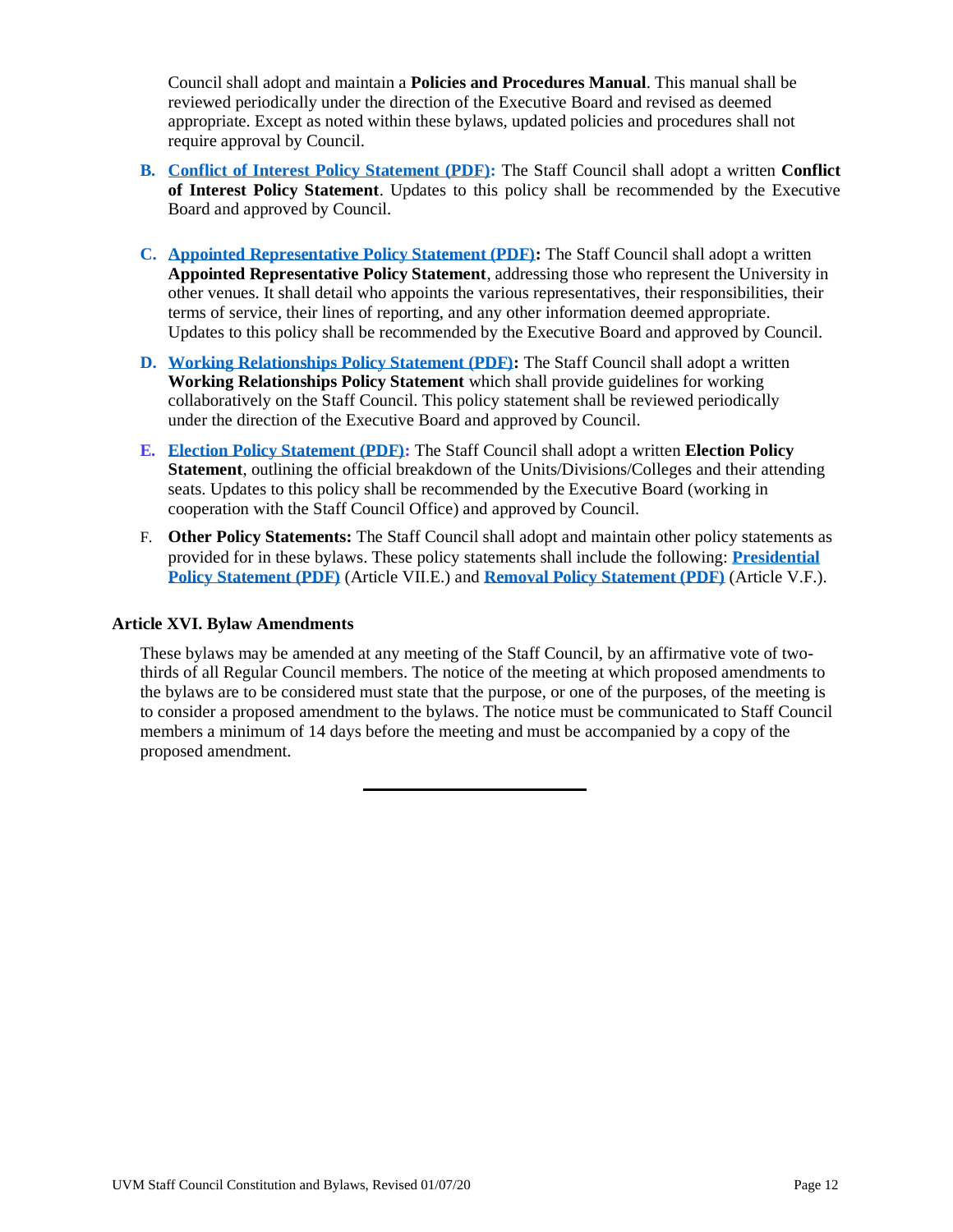| <b>Revision History:</b> |                   |
|--------------------------|-------------------|
| Major Revision:          | March 4, 2008     |
| Minor Revision:          | September 1, 2009 |
| Minor Revision:          | January 5, 2010   |
| Minor Revision:          | August 3, 2010    |
| Minor Revision:          | February 1, 2011  |
| Minor Revision:          | June 14, 2011     |
| Minor Revision:          | May 1, 2012       |
| Minor Revision:          | December 4, 2012  |
| Minor Revision:          | April 2, 2013     |
| Minor Revision:          | January 7, 2014   |
| Minor Revision:          | June 3, 2015      |
| Minor Revision:          | January 23, 2017  |
| Minor Revision:          | November 7, 2017  |
| Major Revision:          | August 9, 2019    |
| Minor Revision:          | January 7, 2020   |

## **UVM Staff Council Constitution and Bylaws Responsibilities of the Staff Council President (ref. Article VI.C.5.B.)**

#### **Addendum I.**

The Staff Council President participates in several University leadership meetings for the purpose of providing staff perspectives on University actions and initiatives. The Council President provides a summary of these meetings at the monthly Staff Council Meetings and posts this same "President's Report" on the President's Staff Council webpage.

#### *Staff Council Leadership Meetings with the University President*

The Staff Council President (along with the Staff Council Vice President and Staff Council Administrator) meets monthly with [UVM's President a](http://www.uvm.edu/~presdent/)nd/or the Vice President for Executive Operations to discuss Council business and staff related issues.

#### *Human Resource Services Quarterly Meetings with Staff Council Leadership*

The Staff Council President (along with the Staff Council Vice President and Council Administrator) meets quarterly with UVM's Vice President for Human Resources, Diversity, and Multicultural Affairs to discuss Council business and staff related issues.

#### *President's Advisory Council*

The purpose of the President's Advisory Council is to provide substantive advice and counsel on major university- wide strategies as the University establishes a course to advance the institution. Members of the Council include faculty, staff, students, and alumni. The President's Council was formerly known as the President's Campus Leadership Forum under previous administrations.

#### *Our Common Ground Award Committee*

The President's Our Common Ground Staff Award, presented annually, recognizes six awardees who